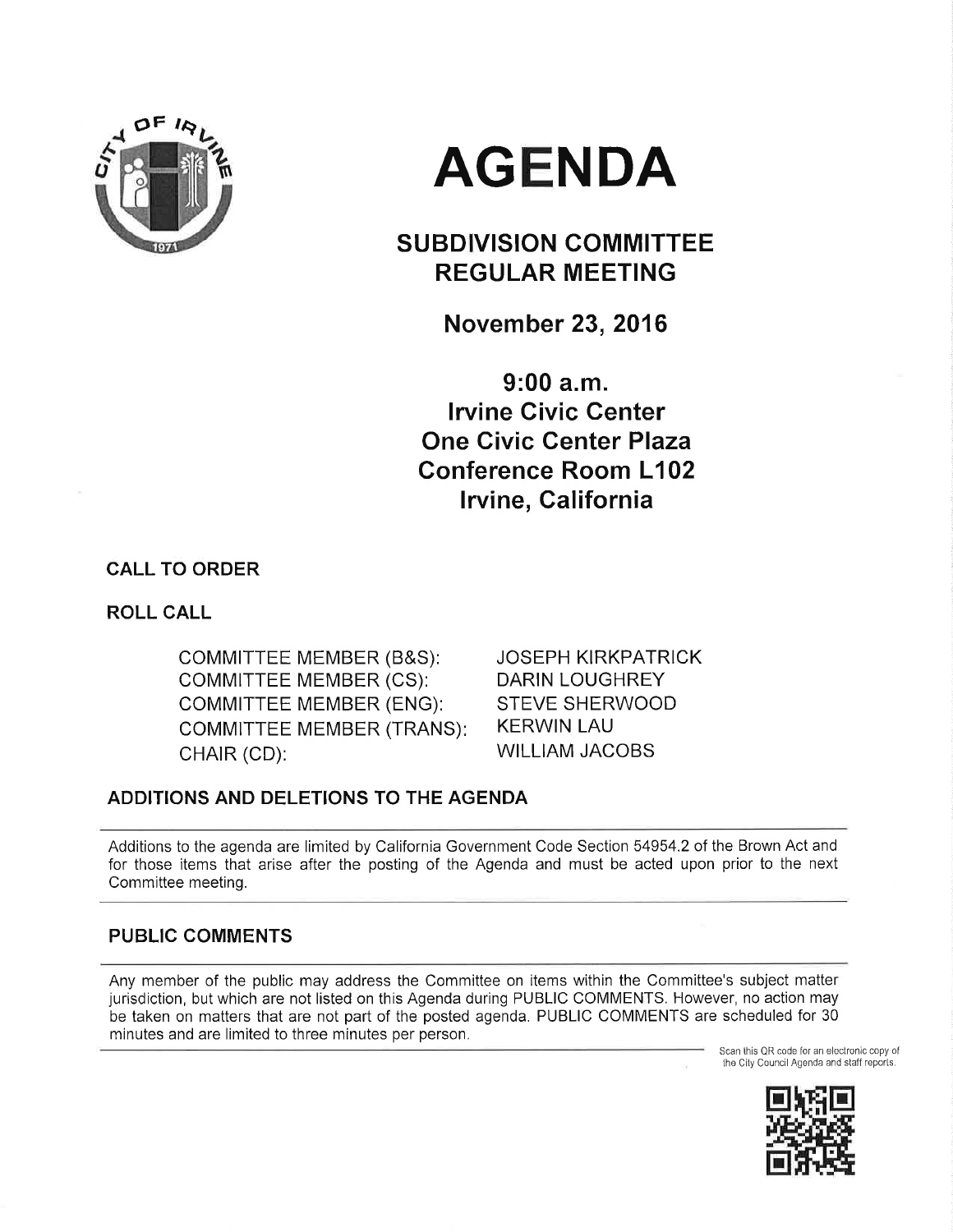# COMMITTEE BUSINESS

# 1, APPROVAL OF COMMITTEE MINUTES

# RECOMMENDED ACTION

1. Approve the Minutes of the Regular Meetings of the Subdivision Committee held on October 12 and October 26,2016.

# PUBLIC MEETING

2. VESTING TENTATIVE TRACT MAP 17605 TO SUBDIVIDE 12.64 ACRES FOR RESIDENTIAL CONDOMINIUM PURPOSES AT THE TRILOGY RESIDENTIAL PROJECT AT 2192, 2222, 2302 MARTIN AND 2301, 2361, 2171 CAMPUS DRIVE IN PLANNING AREA 36 (IRVINE BUSINESS COMPLEX)

### RECOMMENDED ACTION:

- 1. Open public meeting; receive public input; Committee comments and questions.
- 2. Close public meeting.
- 3. Adopt Resolution No. 16-995 A RESOLUTION OF THE SUBDIVISION COMMITTEE OF THE CITY OF IRVINE, CALIFORNIA, RECOMMENDING PLANNING COMMISSION APPROVAL OF VESTING TENTATIVE TRACT MAp 17605 (F|LE NO. 00659962-PTT) TO SUBDIVIDE 12.64 ACRES FOR DEVELOPMENT OF 876 ATTACHED RESIDENTIAL UNITS FOR CONDOMINIUM PURPOSES FOR TRILOGY RESIDENTIAL AT 2192, 2222, 2302 MARTIN AND 2301 ,2361,2171 CAMPUS DRIVE IN PLANNING AREA 36 (lRVlNE BUSINESS COMPLEX); FILED BY GARDEN COMMUNITIES

#### COMMITTEE MEMBER AND STAFF COMMENTS

# ADJOURNMENT

The next Subdivision Committee meeting will be a Regular Meeting on Wednesday, December 14, 2016, at 9 a.m. Conference Room L102, lrvine City Hall, One Civic Center Plaza, Irvine, California.

#### IRVINE SUBDIVISION COMMITTEE GENERAL INFORMATION

#### RESPONSIBILITY

The Subdivision Committee is responsible for determining whether a proposed tentative tract or parcel map complies with the requirements and intent of the Subdivision Ordinance. The Subdivision Committee has the authority to approve, approve with conditions or modifications, or deny parcel maps, all of which require a public hearing. ln addition, the Subdivision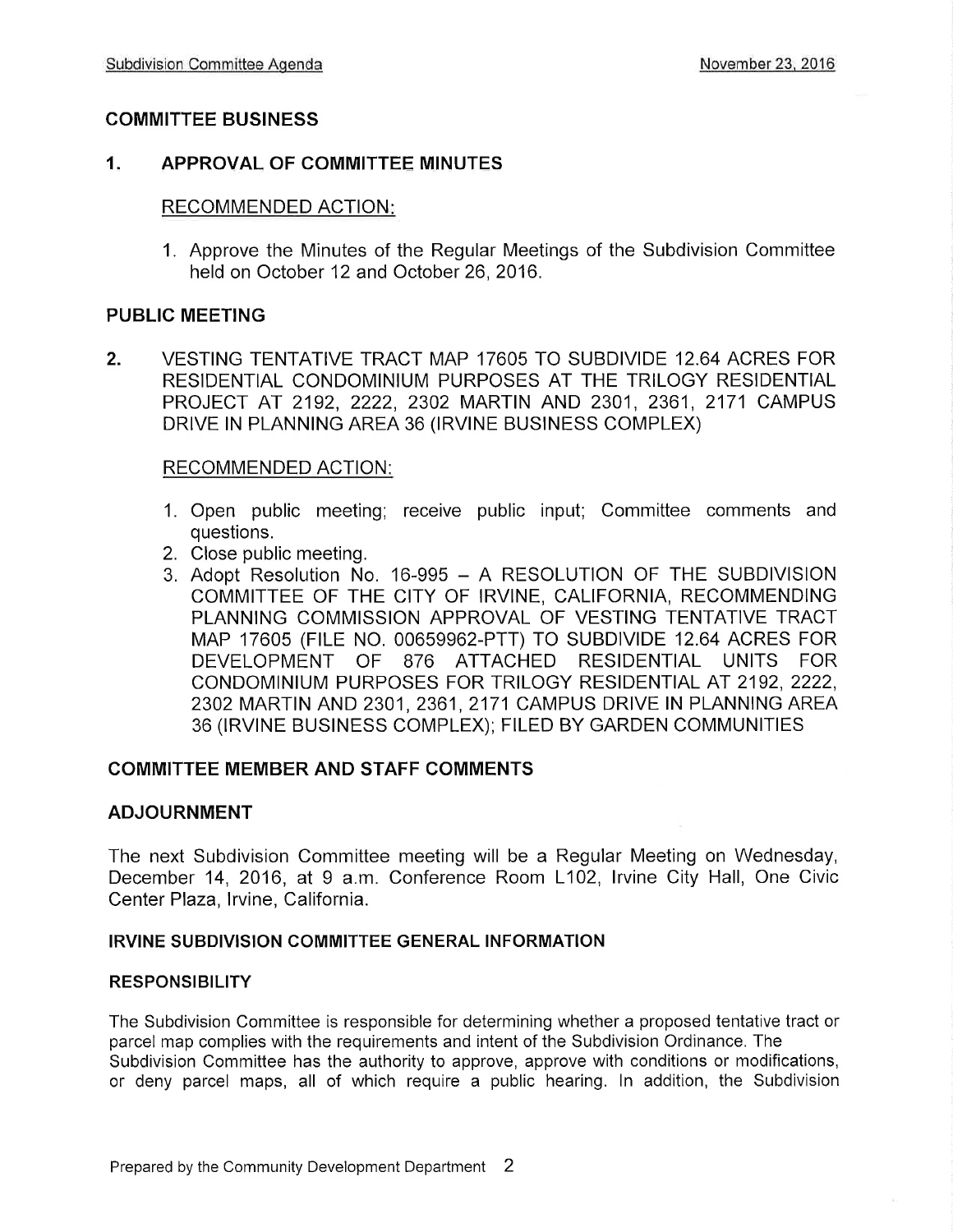Committee is a recommending body to the Planning Commission regarding tentative tract maps.

Staff reports are available in the Community Development Department for public review and copying. Please call the Recording Secretary to the Subdivision Committee at949-724-6401 for assistance or any additional information.

#### HEARING PROCEDURES

For each hearing item on the agenda, the Chair of the Subdivision Committee will open the public hearing and receive the staff report. After asking any questions of staff, the Chair of the Subdivision Committee will invite interested parties, including the project applicant, to present testimony. There is a five minute time limit to address the Subdivision Committee with your comments. Following his/her own comments, the Subdivision Committee will close the public hearing or continue the project to the next hearing if additional information is required. lf the hearing is closed, the Subdivision Committee will adopt a resolution approving or denying the project. lf, in the future, you wish to challenge in court any of the matters on this agenda for which a public hearing is to be conducted, you may be limited to raising only those issues which you (or someone else) raised orally at the public hearing or in written correspondence received by the City at or before the hearing.

### APPEALS

Any person who owns property or resides within 500 feet of the exterior boundaries of the subject property, the applicant, or a member of the City Council may appeal the determination of the Subdivision Committee to the City Council. All appeals must be in writing, state the reasons for the appeal and be submitted within 15 days of the decision to the City Clerk. The appeal shall be accompanied by a \$245 deposit. The City Council will hold a public hearing on the appeal within 60 days of receipt of the appeal. Decisions of the City Council are final.

#### MEETING SCHEDULE

The Subdivision Committee meets at 9 a.m. on the second and fourth Wednesday of each month in conference room L102 at the lrvine City Hall located at One Civic Center Plaza. Agendas are available as follows:

- Public Safety, One Civic Center Plaza, Irvine, California
- . City's Web page at cityofirvine.orq
- Reader Board, Irvine City Hall, One Civic Center Plaza, Irvine, California

# CITY SERVICES TO FACILITATE ACCESS TO PUBLIC MEETINGS

It is the intention of the City of lrvine to comply with the Americans with Disabilities Act (ADA) in all respects. lf, as an attendee or a participant at this meeting, you will need special assistance beyond what is normally provided, the City of lrvine will attempt to accommodate you in every reasonable manner. Please contact the Community Development Department at 949-724-6401.

Assisted listening devices are available at the meeting for individuals with hearing impairments. Notification 48 hours prior to the meeting will enable the City to make reasonable arrangements to ensure accessibility to this meeting (28 CFR 35. 102-35. 104 ADA Title ll).